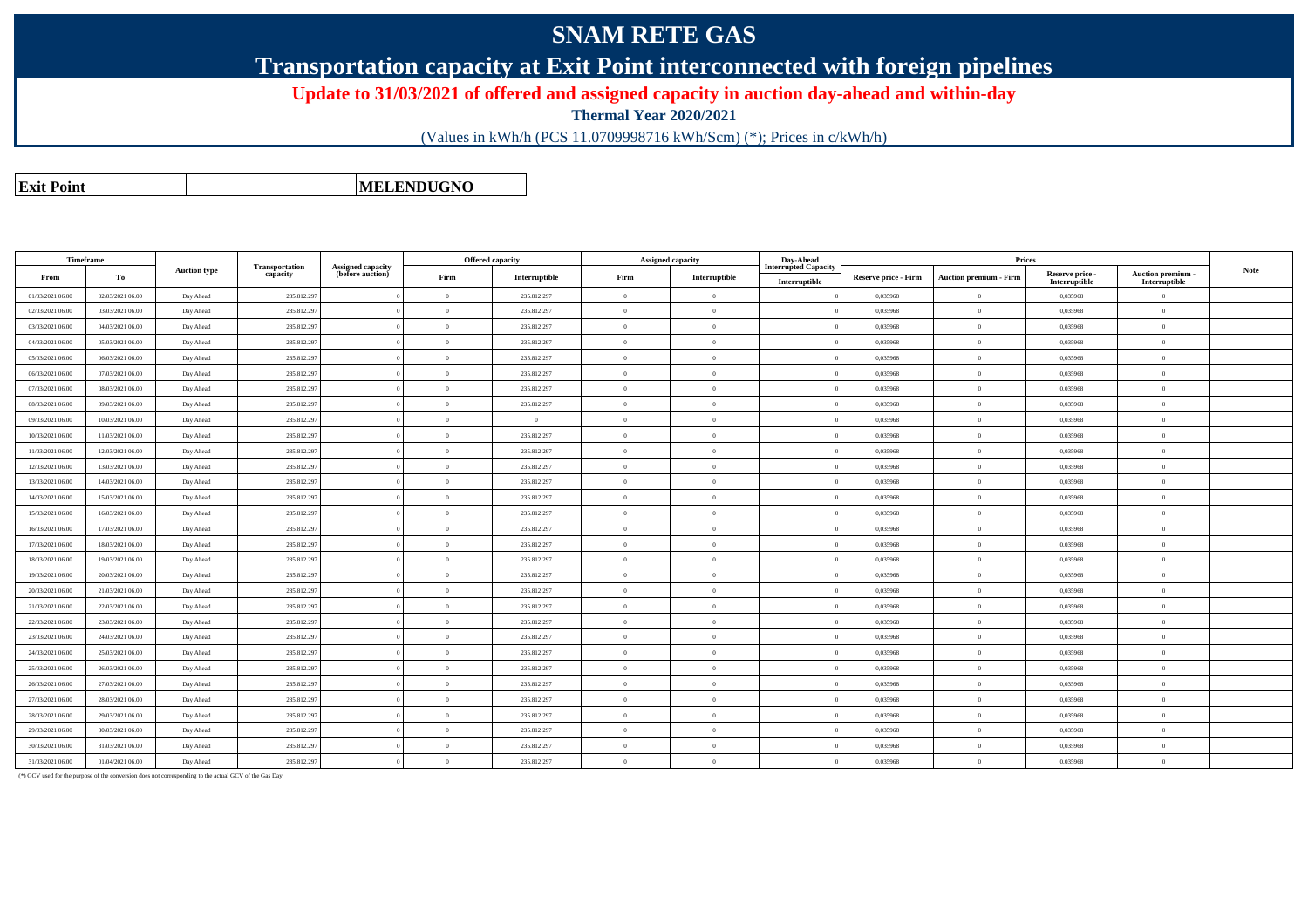## **SNAM RETE GAS**

**Transportation capacity at Exit Point interconnected with foreign pipelines**

**Update to 31/03/2021 of offered and assigned capacity in auction day-ahead and within-day**

**Thermal Year 2020/2021**

(Values in Scm/day (15° C; 1,01325 bar); Prices in c/Scm)

|  | <b>Exit Point</b> |
|--|-------------------|
|  |                   |

**MELENDUGNO**

| Timeframe        |                  |                     |                            |                                              | <b>Offered capacity</b> |               | <b>Assigned capacity</b> |                | Day-Ahead                                    | Prices                      |                               |                                  |                                         |             |
|------------------|------------------|---------------------|----------------------------|----------------------------------------------|-------------------------|---------------|--------------------------|----------------|----------------------------------------------|-----------------------------|-------------------------------|----------------------------------|-----------------------------------------|-------------|
| From             | To               | <b>Auction type</b> | Transportation<br>capacity | <b>Assigned capacity</b><br>(before auction) | Firm                    | Interruptible | Firm                     | Interruptible  | <b>Interrupted Capacity</b><br>Interruptible | <b>Reserve price - Firm</b> | <b>Auction premium - Firm</b> | Reserve price -<br>Interruptible | <b>Auction premium</b><br>Interruptible | <b>Note</b> |
| 01/03/2021 06:00 | 02/03/2021 06:00 | Day Ahead           | 21.300.000                 |                                              | $\Omega$                | 21.300.000    | $\theta$                 | $\Omega$       |                                              | 0,398199                    | $\overline{0}$                | 0,398199                         | $\Omega$                                |             |
| 02/03/2021 06:00 | 03/03/2021 06:00 | Day Ahead           | 21.300.000                 |                                              | $\overline{0}$          | 21.300.000    | $\overline{0}$           | $\Omega$       |                                              | 0,398199                    | $\overline{0}$                | 0,398199                         | $\mathbf{0}$                            |             |
| 03/03/2021 06:00 | 04/03/2021 06:00 | Day Ahead           | 21.300.000                 |                                              | $\theta$                | 21.300.000    | $\theta$                 | $\Omega$       |                                              | 0,398199                    | $\overline{0}$                | 0,398199                         | $\Omega$                                |             |
| 04/03/2021 06:00 | 05/03/2021 06:00 | Day Ahead           | 21.300.000                 |                                              | $\theta$                | 21.300.000    | $\theta$                 | $\Omega$       |                                              | 0,398199                    | $\overline{0}$                | 0,398199                         | $\Omega$                                |             |
| 05/03/2021 06:00 | 06/03/2021 06:00 | Day Ahead           | 21.300.000                 |                                              | $\theta$                | 21.300.000    | $\theta$                 | $\Omega$       |                                              | 0.398199                    | $\overline{0}$                | 0,398199                         | $\Omega$                                |             |
| 06/03/2021 06:00 | 07/03/2021 06:00 | Day Ahead           | 21.300.000                 |                                              | $\overline{0}$          | 21.300.000    | $\theta$                 | $\Omega$       |                                              | 0.398199                    | $\overline{0}$                | 0,398199                         | $\overline{0}$                          |             |
| 07/03/2021 06:00 | 08/03/2021 06:00 | Day Ahead           | 21.300.000                 |                                              | $\overline{0}$          | 21.300.000    | $\theta$                 | $\overline{0}$ |                                              | 0,398199                    | $\overline{0}$                | 0,398199                         | $\mathbf{0}$                            |             |
| 08/03/2021 06:00 | 09/03/2021 06:00 | Day Ahead           | 21.300.000                 |                                              | $\overline{0}$          | 21.300.000    | $\theta$                 | $\Omega$       |                                              | 0,398199                    | $\overline{0}$                | 0,398199                         | $\theta$                                |             |
| 09/03/2021 06:00 | 10/03/2021 06:00 | Day Ahead           | 21.300.000                 |                                              | $\overline{0}$          | $\theta$      | $\theta$                 | $\Omega$       |                                              | 0.398199                    | $\overline{0}$                | 0.398199                         | $\Omega$                                |             |
| 10/03/2021 06:00 | 11/03/2021 06:00 | Day Ahead           | 21.300.000                 |                                              | $\theta$                | 21.300.000    | $\theta$                 | $\Omega$       |                                              | 0,398199                    | $\overline{0}$                | 0,398199                         | $\Omega$                                |             |
| 11/03/2021 06:00 | 12/03/2021 06:00 | Day Ahead           | 21.300.000                 |                                              | $\Omega$                | 21.300,000    | $\theta$                 | $\Omega$       |                                              | 0.398199                    | $\overline{0}$                | 0,398199                         | $\Omega$                                |             |
| 12/03/2021 06:00 | 13/03/2021 06:00 | Day Ahead           | 21.300.000                 |                                              | $\theta$                | 21.300.000    | $\theta$                 | $\Omega$       |                                              | 0,398199                    | $\overline{0}$                | 0,398199                         | $\Omega$                                |             |
| 13/03/2021 06:00 | 14/03/2021 06:00 | Day Ahead           | 21.300.000                 |                                              | $\overline{0}$          | 21.300.000    | $\theta$                 | $\Omega$       |                                              | 0,398199                    | $\overline{0}$                | 0,398199                         | $\theta$                                |             |
| 14/03/2021 06:00 | 15/03/2021 06:00 | Day Ahead           | 21.300.000                 |                                              | $\overline{0}$          | 21.300.000    | $\overline{0}$           | $\overline{0}$ |                                              | 0,398199                    | $\mathbf{0}$                  | 0,398199                         | $\mathbf{0}$                            |             |
| 15/03/2021 06:00 | 16/03/2021 06:00 | Day Ahead           | 21.300.000                 |                                              | $\Omega$                | 21.300.000    | $\theta$                 | $\Omega$       |                                              | 0,398199                    | $\overline{0}$                | 0,398199                         | $\Omega$                                |             |
| 16/03/2021 06:00 | 17/03/2021 06:00 | Day Ahead           | 21.300,000                 |                                              | $\theta$                | 21.300,000    | $\theta$                 | $\Omega$       |                                              | 0.398199                    | $\overline{0}$                | 0.398199                         | $\overline{0}$                          |             |
| 17/03/2021 06:00 | 18/03/2021 06:00 | Day Ahead           | 21.300.000                 |                                              | $\theta$                | 21.300.000    | $\theta$                 | $\overline{0}$ |                                              | 0,398199                    | $\overline{0}$                | 0,398199                         | $\Omega$                                |             |
| 18/03/2021 06:00 | 19/03/2021 06:00 | Day Ahead           | 21.300.000                 |                                              | $\overline{0}$          | 21.300,000    | $\theta$                 | $\Omega$       |                                              | 0.398199                    | $\mathbf{0}$                  | 0,398199                         | $\Omega$                                |             |
| 19/03/2021 06:00 | 20/03/2021 06:00 | Day Ahead           | 21.300.000                 |                                              | $\overline{0}$          | 21.300.000    | $\overline{0}$           | $\overline{0}$ |                                              | 0.398199                    | $\overline{0}$                | 0,398199                         | $\theta$                                |             |
| 20/03/2021 06:00 | 21/03/2021 06:00 | Day Ahead           | 21.300.000                 |                                              | $\Omega$                | 21.300.000    | $\theta$                 | $\Omega$       |                                              | 0,398199                    | $\overline{0}$                | 0,398199                         | $\overline{0}$                          |             |
| 21/03/2021 06:00 | 22/03/2021 06:00 | Day Ahead           | 21.300.000                 |                                              | $\overline{0}$          | 21.300.000    | $\theta$                 | $\Omega$       |                                              | 0,398199                    | $\overline{0}$                | 0,398199                         | $\mathbf{0}$                            |             |
| 22/03/2021 06:00 | 23/03/2021 06:00 | Day Ahead           | 21.300.000                 |                                              | $\overline{0}$          | 21.300.000    | $\theta$                 | $\Omega$       |                                              | 0,398199                    | $\overline{0}$                | 0,398199                         | $\theta$                                |             |
| 23/03/2021 06:00 | 24/03/2021 06:00 | Day Ahead           | 21.300,000                 |                                              | $\theta$                | 21.300.000    | $\theta$                 | $\Omega$       |                                              | 0.398199                    | $\overline{0}$                | 0.398199                         | $\Omega$                                |             |
| 24/03/2021 06:00 | 25/03/2021 06:00 | Day Ahead           | 21.300.000                 |                                              | $\theta$                | 21.300.000    | $\theta$                 | $\Omega$       |                                              | 0,398199                    | $\overline{0}$                | 0,398199                         | $\Omega$                                |             |
| 25/03/2021 06:00 | 26/03/2021 06:00 | Day Ahead           | 21.300.000                 |                                              | $\overline{0}$          | 21.300.000    | $\overline{0}$           | $\Omega$       |                                              | 0,398199                    | $\overline{0}$                | 0,398199                         | $\mathbf{0}$                            |             |
| 26/03/2021 06:00 | 27/03/2021 06:00 | Day Ahead           | 21.300.000                 |                                              | $\overline{0}$          | 21.300.000    | $\theta$                 | $\overline{0}$ |                                              | 0.398199                    | $\overline{0}$                | 0,398199                         | $\overline{0}$                          |             |
| 27/03/2021 06:00 | 28/03/2021 06:00 | Day Ahead           | 21.300.000                 |                                              | $\overline{0}$          | 21.300.000    | $\theta$                 | $\Omega$       |                                              | 0,398199                    | $\overline{0}$                | 0,398199                         | $\theta$                                |             |
| 28/03/2021 06:00 | 29/03/2021 06:00 | Day Ahead           | 21.300.000                 |                                              | $\overline{0}$          | 21.300.000    | $\theta$                 | $\Omega$       |                                              | 0.398199                    | $\overline{0}$                | 0,398199                         | $\Omega$                                |             |
| 29/03/2021 06:00 | 30/03/2021 06:00 | Day Ahead           | 21.300.000                 |                                              | $\Omega$                | 21.300.000    | $\theta$                 | $\Omega$       |                                              | 0.398199                    | $\overline{0}$                | 0.398199                         | $\Omega$                                |             |
| 30/03/2021 06:00 | 31/03/2021 06:00 | Day Ahead           | 21.300.000                 |                                              | $\Omega$                | 21.300.000    | $\theta$                 | $\Omega$       |                                              | 0,398199                    | $\theta$                      | 0,398199                         | $\Omega$                                |             |
| 31/03/2021 06:00 | 01/04/2021 06:00 | Day Ahead           | 21.300.000                 |                                              | $\overline{0}$          | 21.300.000    | $\overline{0}$           | $\overline{0}$ |                                              | 0.398199                    | $\overline{0}$                | 0,398199                         | $\mathbf{0}$                            |             |